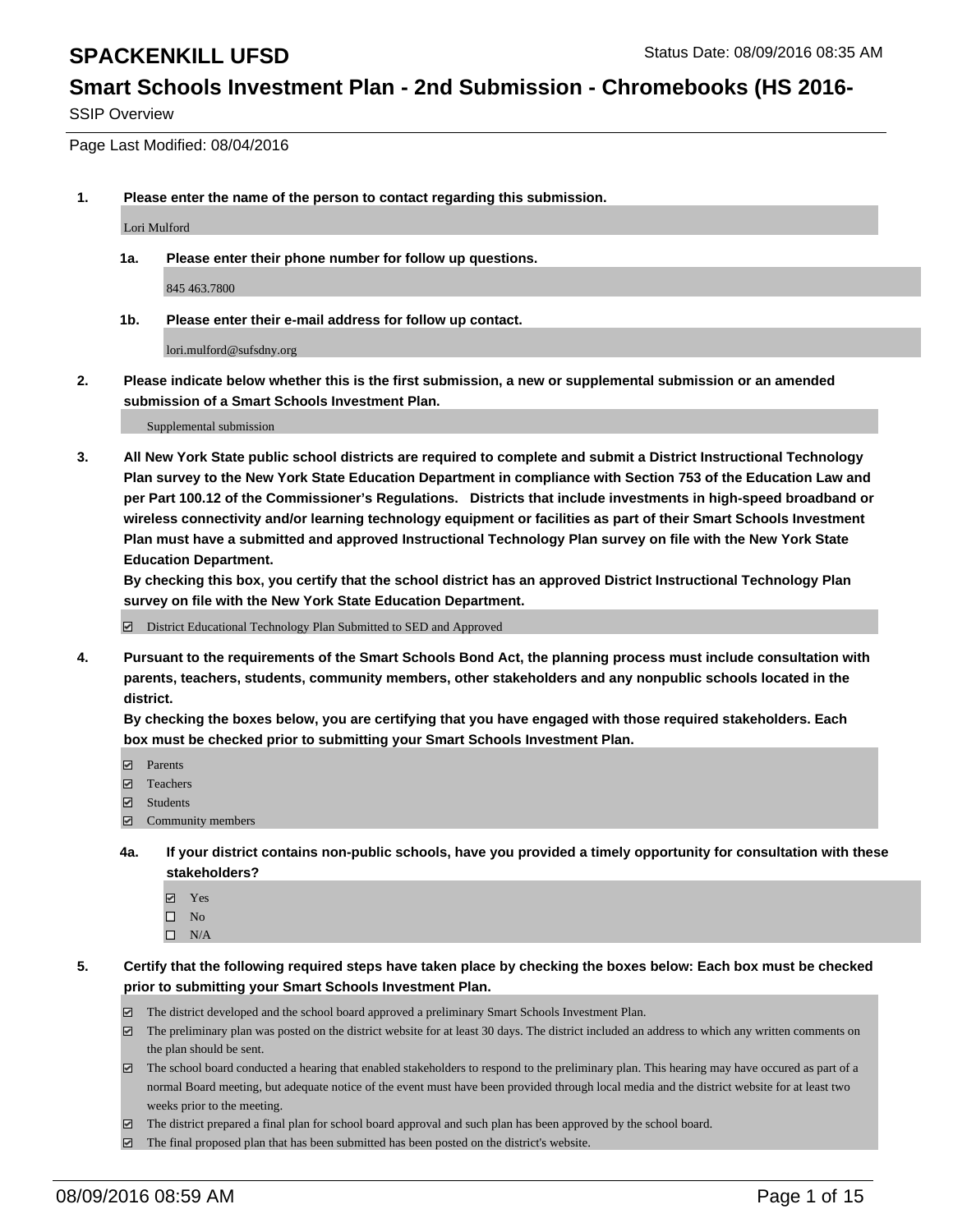## **Smart Schools Investment Plan - 2nd Submission - Chromebooks (HS 2016-**

SSIP Overview

Page Last Modified: 08/04/2016

**5a. Please upload the proposed Smart Schools Investment Plan (SSIP) that was posted on the district's website. Note that this should be different than your recently submitted Educational Technology Survey. The Final SSIP, as approved by the School Board, should also be posted on the website and remain there during the course of the projects contained therein.**

SSIP 2016-17 HS Chromebooks - DRAFT.pdf

**6. Please enter an estimate of the total number of students and staff that will benefit from this Smart Schools Investment Plan based on the cumulative projects submitted to date.**

450

**7. An LEA/School District may partner with one or more other LEA/School Districts to form a consortium to pool Smart Schools Bond Act funds for a project that meets all other Smart School Bond Act requirements. Each school district participating in the consortium will need to file an approved Smart Schools Investment Plan for the project and submit a signed Memorandum of Understanding that sets forth the details of the consortium including the roles of each respective district.**

 $\Box$  The district plans to participate in a consortium to partner with other school district(s) to implement a Smart Schools project.

#### **8. Please enter the name and 6-digit SED Code for each LEA/School District participating in the Consortium.**

| <b>Partner LEA/District</b> | <b>ISED BEDS Code</b> |
|-----------------------------|-----------------------|
| (No Response)               | (No Response)         |

**9. Please upload a signed Memorandum of Understanding with all of the participating Consortium partners.**

(No Response)

**10. Your district's Smart Schools Bond Act Allocation is:**

\$752,800

**11. Enter the budget sub-allocations by category that you are submitting for approval at this time. If you are not budgeting SSBA funds for a category, please enter 0 (zero.) If the value entered is \$0, you will not be required to complete that survey question.**

|                                       | Sub-        |
|---------------------------------------|-------------|
|                                       | Allocations |
| School Connectivity                   | 0           |
| Connectivity Projects for Communities | $\Omega$    |
| Classroom Technology                  | 110,894     |
| Pre-Kindergarten Classrooms           | $\Omega$    |
| Replace Transportable Classrooms      | $\Omega$    |
| High-Tech Security Features           | $\Omega$    |
| <b>Totals:</b>                        | 110,894.00  |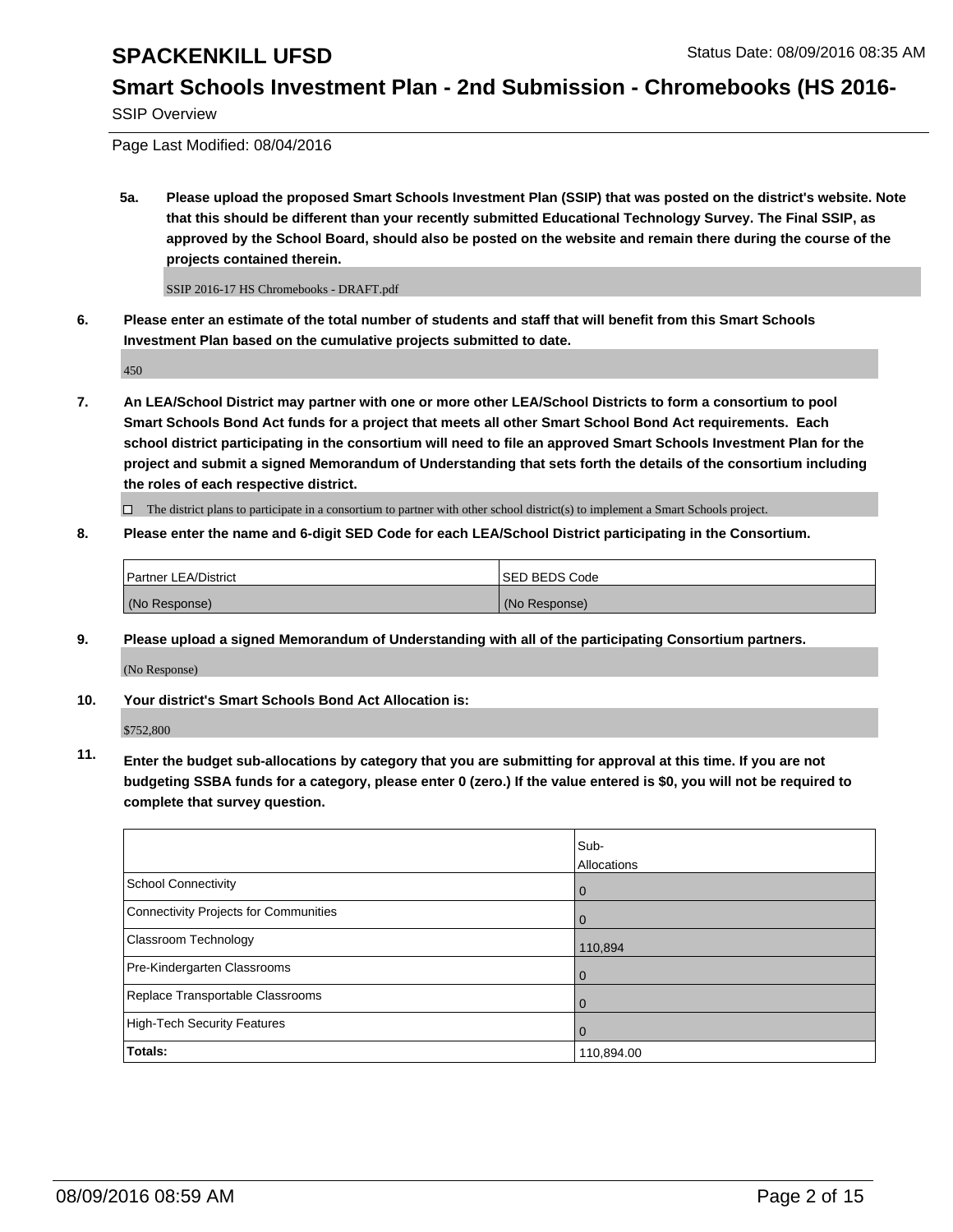## **Smart Schools Investment Plan - 2nd Submission - Chromebooks (HS 2016-**

School Connectivity

- **1. In order for students and faculty to receive the maximum benefit from the technology made available under the Smart Schools Bond Act, their school buildings must possess sufficient connectivity infrastructure to ensure that devices can be used during the school day. Smart Schools Investment Plans must demonstrate that:**
	- **sufficient infrastructure that meets the Federal Communications Commission's 100 Mbps per 1,000 students standard currently exists in the buildings where new devices will be deployed, or**
	- **is a planned use of a portion of Smart Schools Bond Act funds, or**
	- **is under development through another funding source.**

**Smart Schools Bond Act funds used for technology infrastructure or classroom technology investments must increase the number of school buildings that meet or exceed the minimum speed standard of 100 Mbps per 1,000 students and staff within 12 months. This standard may be met on either a contracted 24/7 firm service or a "burstable" capability. If the standard is met under the burstable criteria, it must be:**

**1. Specifically codified in a service contract with a provider, and**

**2. Guaranteed to be available to all students and devices as needed, particularly during periods of high demand, such as computer-based testing (CBT) periods.**

**Please describe how your district already meets or is planning to meet this standard within 12 months of plan submission.**

(No Response)

- **1a. If a district believes that it will be impossible to meet this standard within 12 months, it may apply for a waiver of this requirement, as described on the Smart Schools website. The waiver must be filed and approved by SED prior to submitting this survey.**
	- $\Box$  By checking this box, you are certifying that the school district has an approved waiver of this requirement on file with the New York State Education Department.
- **2. Connectivity Speed Calculator (Required)**

|                         | Number of<br>Students | Multiply by<br>100 Kbps | Divide by 1000 Current Speed<br>to Convert to<br>Required<br>Speed in Mb | in Mb            | Expected<br>Speed to be<br>Attained Within Required<br>12 Months | <b>Expected Date</b><br><b>When</b><br>Speed Will be<br><b>Met</b> |
|-------------------------|-----------------------|-------------------------|--------------------------------------------------------------------------|------------------|------------------------------------------------------------------|--------------------------------------------------------------------|
| <b>Calculated Speed</b> | (No<br>Response)      | (No Response)           | (No<br>Response)                                                         | (No<br>Response) | (No<br>Response)                                                 | (No<br>Response)                                                   |

### **3. Describe how you intend to use Smart Schools Bond Act funds for high-speed broadband and/or wireless connectivity projects in school buildings.**

(No Response)

**4. Describe the linkage between the district's District Instructional Technology Plan and the proposed projects. (There should be a link between your response to this question and your response to Question 1 in Part E. Curriculum and Instruction "What are the district's plans to use digital connectivity and technology to improve teaching and learning?)**

(No Response)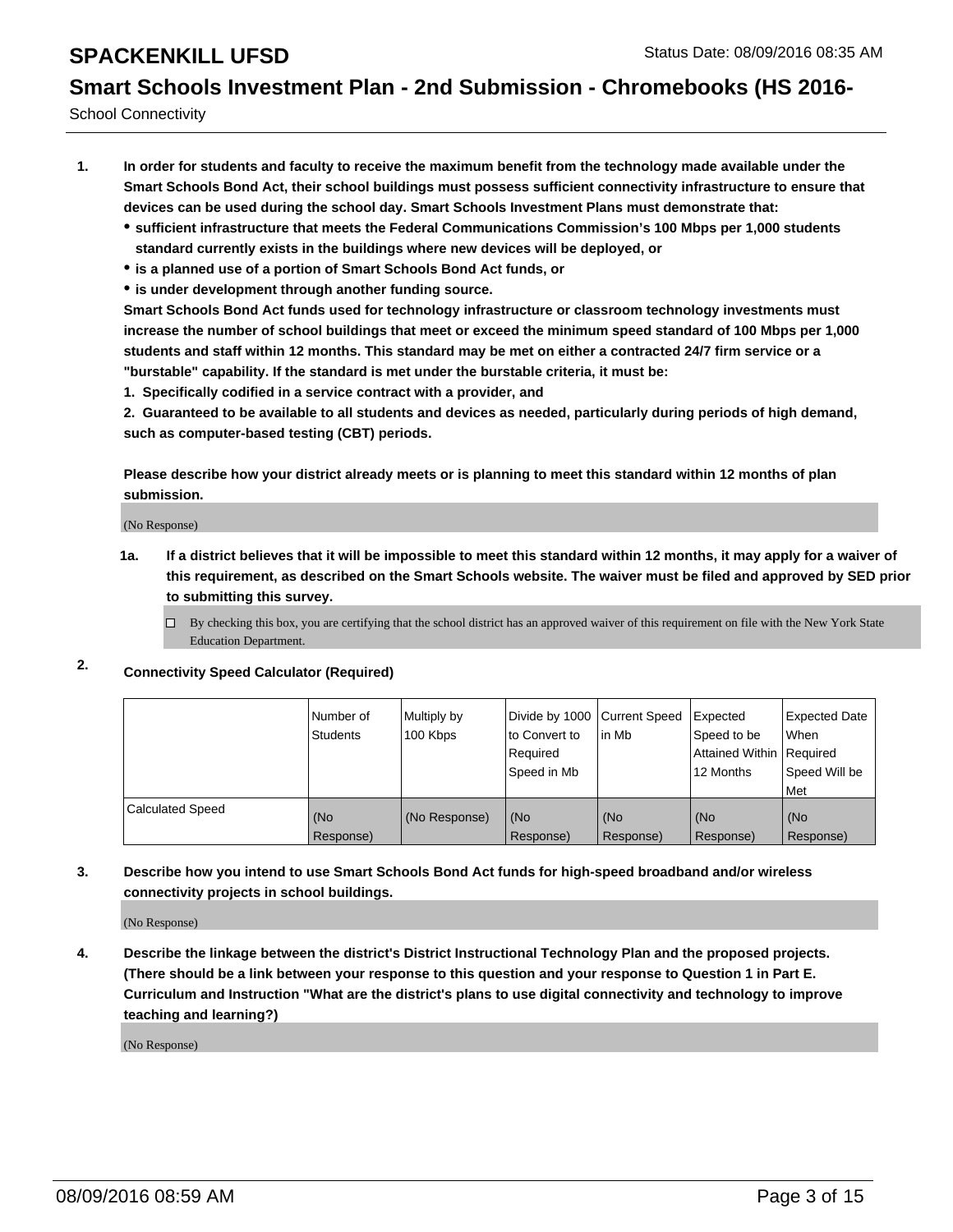# **Smart Schools Investment Plan - 2nd Submission - Chromebooks (HS 2016-**

School Connectivity

**5. If the district wishes to have students and staff access the Internet from wireless devices within the school building, or in close proximity to it, it must first ensure that it has a robust Wi-Fi network in place that has sufficient bandwidth to meet user demand.**

**Please describe how you have quantified this demand and how you plan to meet this demand.**

(No Response)

**6. As indicated on Page 5 of the guidance, the Office of Facilities Planning will have to conduct a preliminary review of all capital projects, including connectivity projects.**

| <b>Project Number</b> |  |
|-----------------------|--|
|                       |  |
| (No Response)         |  |

**7. Certain high-tech security and connectivity infrastructure projects may be eligible for an expedited review process as determined by the Office of Facilities Planning.**

**Was your project deemed eligible for streamlined review?**

(No Response)

**8. Include the name and license number of the architect or engineer of record.**

| Name          | License Number |
|---------------|----------------|
| (No Response) | (No Response)  |

**9. If you are submitting an allocation for School Connectivity complete this table. Note that the calculated Total at the bottom of the table must equal the Total allocation for this category that you entered in the SSIP Overview overall budget.** 

|                                            | Sub-          |
|--------------------------------------------|---------------|
|                                            | Allocation    |
| Network/Access Costs                       | (No Response) |
| <b>Outside Plant Costs</b>                 | (No Response) |
| School Internal Connections and Components | (No Response) |
| <b>Professional Services</b>               | (No Response) |
| Testing                                    | (No Response) |
| <b>Other Upfront Costs</b>                 | (No Response) |
| <b>Other Costs</b>                         | (No Response) |
| Totals:                                    |               |

| Select the allowable expenditure | Item to be purchased | Quantity      | Cost per Item | <b>Total Cost</b> |
|----------------------------------|----------------------|---------------|---------------|-------------------|
| type.                            |                      |               |               |                   |
| Repeat to add another item under |                      |               |               |                   |
| each type.                       |                      |               |               |                   |
| (No Response)                    | (No Response)        | (No Response) | (No Response) | (No Response)     |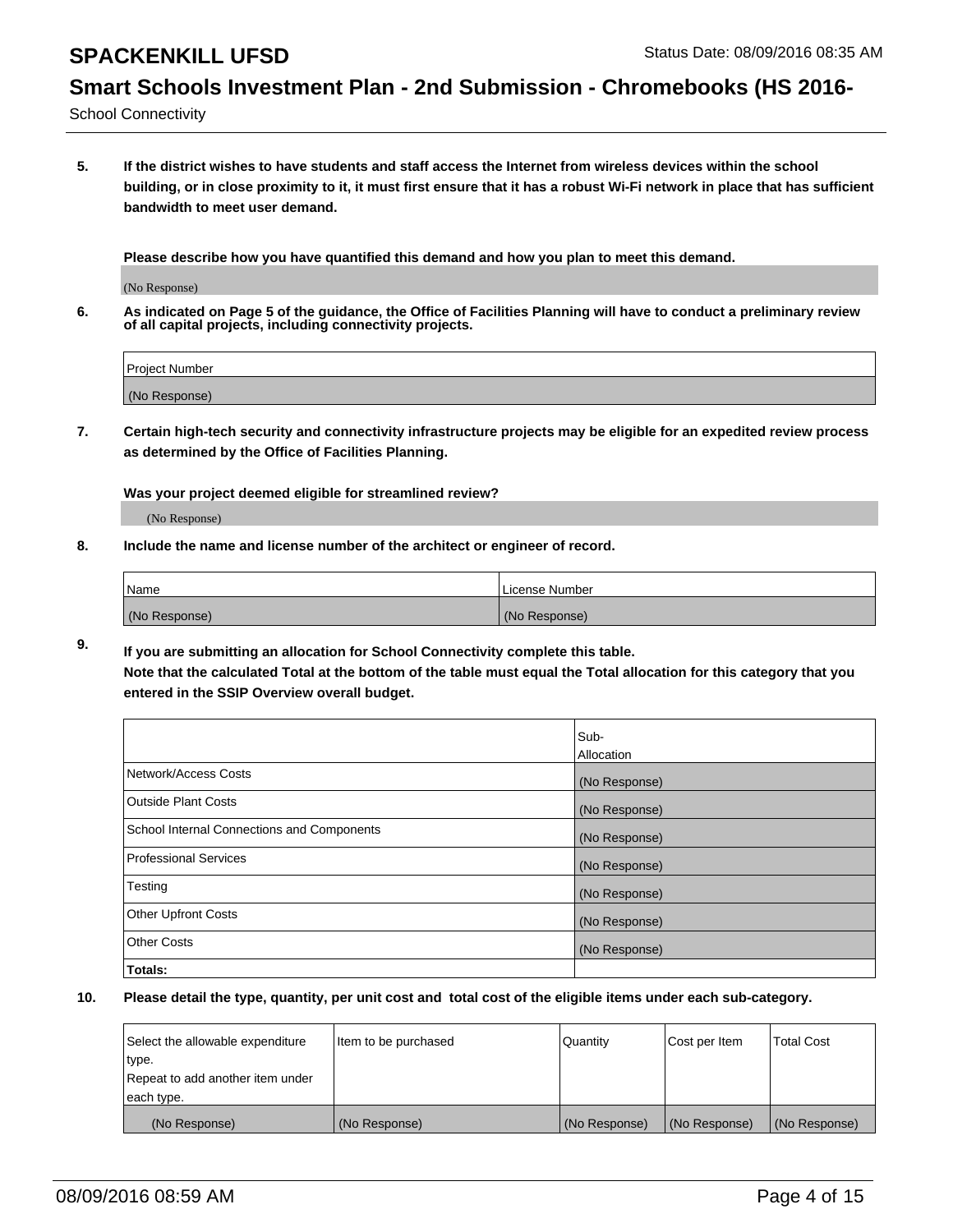### **Smart Schools Investment Plan - 2nd Submission - Chromebooks (HS 2016-**

Community Connectivity (Broadband and Wireless)

**1. Describe how you intend to use Smart Schools Bond Act funds for high-speed broadband and/or wireless connectivity projects in the community.**

(No Response)

**2. Please describe how the proposed project(s) will promote student achievement and increase student and/or staff access to the Internet in a manner that enhances student learning and/or instruction outside of the school day and/or school building.**

(No Response)

**3. Community connectivity projects must comply with all the necessary local building codes and regulations (building and related permits are not required prior to plan submission).**

 $\Box$  I certify that we will comply with all the necessary local building codes and regulations.

**4. Please describe the physical location of the proposed investment.**

(No Response)

**5. Please provide the initial list of partners participating in the Community Connectivity Broadband Project, along with their Federal Tax Identification (Employer Identification) number.**

| <b>Project Partners</b> | <b>IFederal ID#</b> |
|-------------------------|---------------------|
| (No Response)           | (No Response)       |

**6. If you are submitting an allocation for Community Connectivity, complete this table.**

**Note that the calculated Total at the bottom of the table must equal the Total allocation for this category that you entered in the SSIP Overview overall budget.**

|                                    | Sub-Allocation |
|------------------------------------|----------------|
| Network/Access Costs               | (No Response)  |
| Outside Plant Costs                | (No Response)  |
| <b>Tower Costs</b>                 | (No Response)  |
| <b>Customer Premises Equipment</b> | (No Response)  |
| Professional Services              | (No Response)  |
| Testing                            | (No Response)  |
| <b>Other Upfront Costs</b>         | (No Response)  |
| Other Costs                        | (No Response)  |
| Totals:                            |                |

| Select the allowable expenditure | litem to be purchased | Quantity      | Cost per Item | <b>Total Cost</b> |
|----------------------------------|-----------------------|---------------|---------------|-------------------|
| type.                            |                       |               |               |                   |
| Repeat to add another item under |                       |               |               |                   |
| each type.                       |                       |               |               |                   |
| (No Response)                    | (No Response)         | (No Response) | (No Response) | (No Response)     |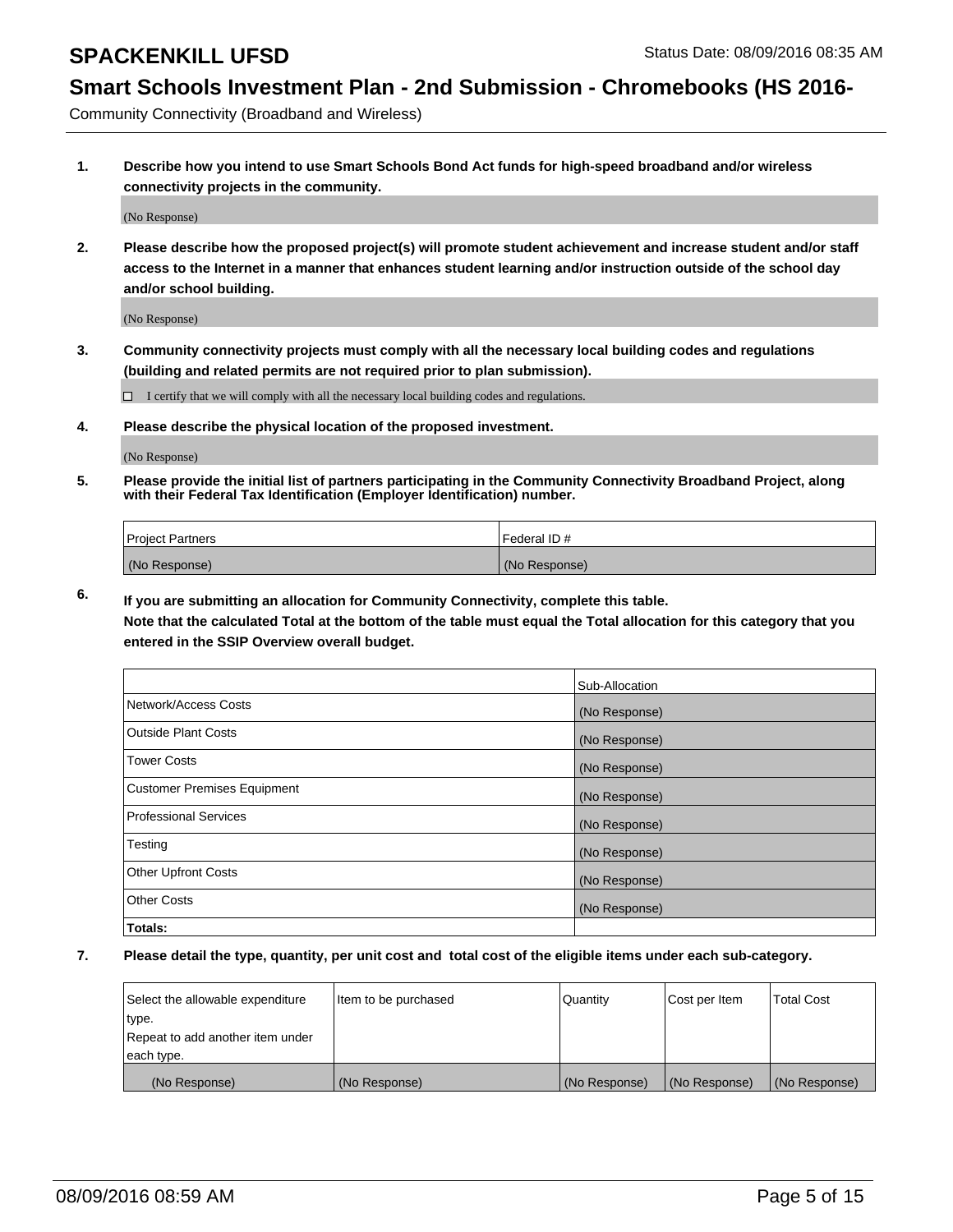### **Smart Schools Investment Plan - 2nd Submission - Chromebooks (HS 2016-**

Classroom Learning Technology

Page Last Modified: 08/04/2016

**1. In order for students and faculty to receive the maximum benefit from the technology made available under the Smart Schools Bond Act, their school buildings must possess sufficient connectivity infrastructure to ensure that devices can be used during the school day. Smart Schools Investment Plans must demonstrate that sufficient infrastructure that meets the Federal Communications Commission's 100 Mbps per 1,000 students standard currently exists in the buildings where new devices will be deployed, or is a planned use of a portion of Smart Schools Bond Act funds, or is under development through another funding source.**

**Smart Schools Bond Act funds used for technology infrastructure or classroom technology investments must increase the number of school buildings that meet or exceed the minimum speed standard of 100 Mbps per 1,000 students and staff within 12 months. This standard may be met on either a contracted 24/7 firm service or a "burstable" capability. If the standard is met under the burstable criteria, it must be:**

**1. Specifically codified in a service contract with a provider, and**

**2. Guaranteed to be available to all students and devices as needed, particularly during periods of high demand, such as computer-based testing (CBT) periods.**

**Please describe how your district already meets or is planning to meet this standard within 12 months of plan submission.**

We currently exceed the FCC minimum speed and have a 200Mb connection for approximately 1,600 students from our provider and between all of our buildings.

- **1a. If a district believes that it will be impossible to meet this standard within 12 months, it may apply for a waiver of this requirement, as described on the Smart Schools website. The waiver must be filed and approved by SED prior to submitting this survey.**
	- $\Box$  By checking this box, you are certifying that the school district has an approved waiver of this requirement on file with the New York State Education Department.

### **2. Connectivity Speed Calculator (Required)**

|                         | Number of | Multiply by | Divide by 1000 Current Speed |        | <b>I</b> Expected        | <b>Expected Date</b> |
|-------------------------|-----------|-------------|------------------------------|--------|--------------------------|----------------------|
|                         | Students  | 100 Kbps    | Ito Convert to               | lin Mb | Speed to be              | <b>When</b>          |
|                         |           |             | Required                     |        | Attained Within Required |                      |
|                         |           |             | Speed in Mb                  |        | 12 Months                | Speed Will be        |
|                         |           |             |                              |        |                          | l Met                |
| <b>Calculated Speed</b> | 1.546     | 154,600     | 154.6                        | 200    | 200                      | currently met        |

**3. If the district wishes to have students and staff access the Internet from wireless devices within the school building, or in close proximity to it, it must first ensure that it has a robust Wi-Fi network in place that has sufficient bandwidth to meet user demand.**

**Please describe how you have quantified this demand and how you plan to meet this demand.**

We've spent the last few years installing wireless access points in all of our classrooms in anticipation of the growing use of wireless devices. We currently have the coverage and bandwidth to support a class full of devices in each room.

**4. All New York State public school districts are required to complete and submit an Instructional Technology Plan survey to the New York State Education Department in compliance with Section 753 of the Education Law and per Part 100.12 of the Commissioner's Regulations.**

**Districts that include educational technology purchases as part of their Smart Schools Investment Plan must have a submitted and approved Instructional Technology Plan survey on file with the New York State Education Department.**

 $\boxtimes$  By checking this box, you are certifying that the school district has an approved Instructional Technology Plan survey on file with the New York State Education Department.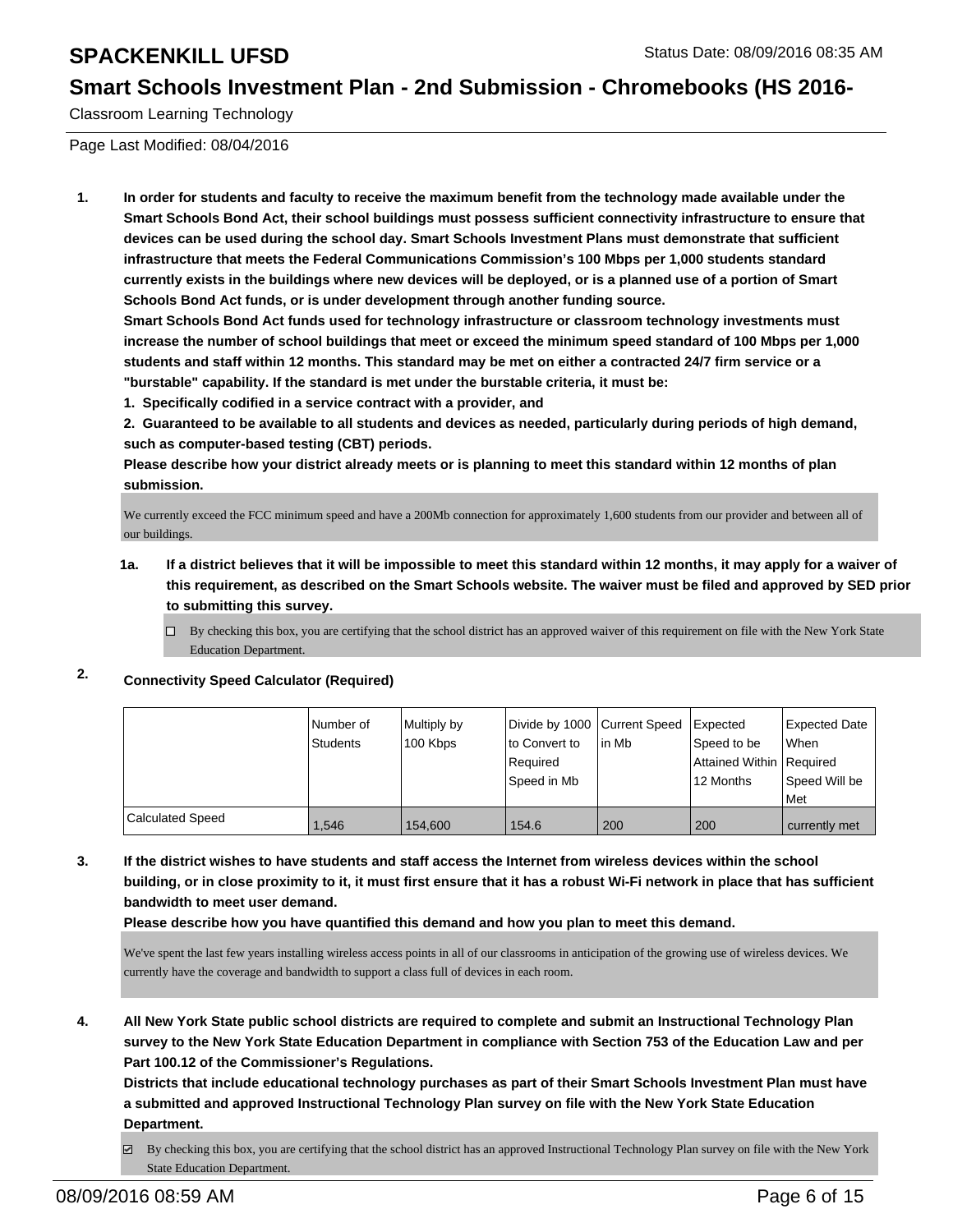## **Smart Schools Investment Plan - 2nd Submission - Chromebooks (HS 2016-**

Classroom Learning Technology

Page Last Modified: 08/04/2016

**5. Describe the devices you intend to purchase and their compatibility with existing or planned platforms or systems. Specifically address the adequacy of each facility's electrical, HVAC and other infrastructure necessary to install and support the operation of the planned technology.**

We are a Google Apps for Education district. We are planning on continuing our roll out of Chromebooks to students. We used first submission to purchase Chromebooks for our middle school. We'd like to continue the roll out at our high school during this coming school year. Chromebooks work seemlessly with Google Apps for Education. The wireless infrastructure is already in place as mentioned in question 3 above.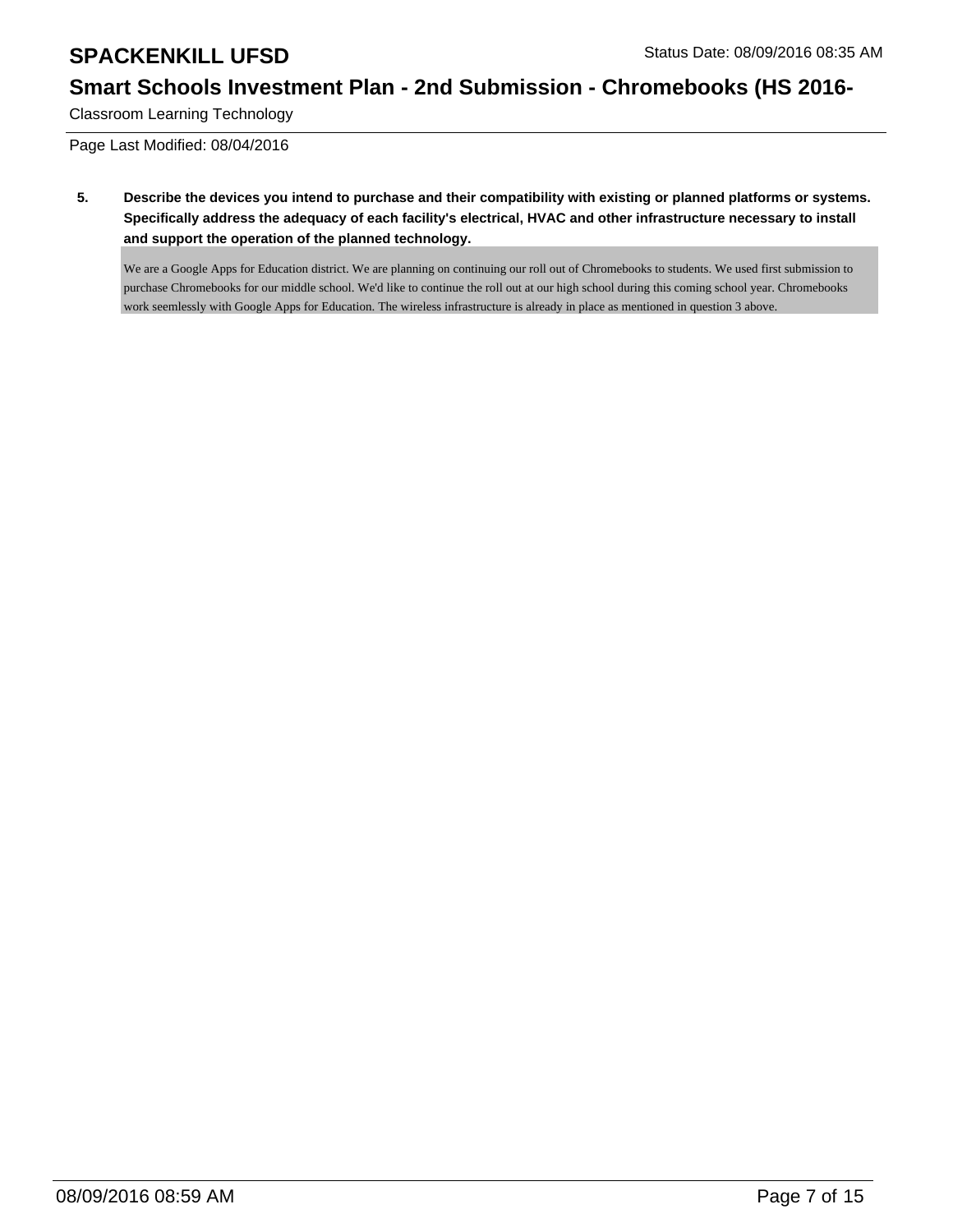### **Smart Schools Investment Plan - 2nd Submission - Chromebooks (HS 2016-**

Classroom Learning Technology

Page Last Modified: 08/04/2016

- **6. Describe how the proposed technology purchases will:**
	- **> enhance differentiated instruction;**
	- **> expand student learning inside and outside the classroom;**
	- **> benefit students with disabilities and English language learners; and**
	- **> contribute to the reduction of other learning gaps that have been identified within the district.**

**The expectation is that districts will place a priority on addressing the needs of students who struggle to succeed in a rigorous curriculum. Responses in this section should specifically address this concern and align with the district's Instructional Technology Plan (in particular Question 2 of E. Curriculum and Instruction: "Does the district's instructional technology plan address the needs of students with disabilities to ensure equitable access to instruction, materials and assessments?" and Question 3 of the same section: "Does the district's instructional technology plan address the provision of assistive technology specifically for students with disabilities to ensure access to and participation in the general curriculum?"**

#### **Differentiated Instruction:**

 Technology allows for differentiated instruction in that teachers are able to create learning activities that are individualized for each child. For example, students in grades K-8 participate in NWEA MAP testing. Based on how the students perform on their MAP, individualized learning paths are created for each student. Students are then able to work individually or in small groups on instructional activities at their instructional level. Teachers are able to assess student understanding of content by asking them to create instructional videos, answer questions electronically, engage in a blog conversations, and create avatars depicting characters in literature, for example.

#### **Expand Student Learning Inside and Outside the Classroom:**

 Technology provides a gateway to the outside the school and classroom environments. Unit and lesson plans can include making connections with students around the world. Technology allows for the ability to travel anywhere in the world within the four walls in the classroom. Students are not able to not only write to students in schools around the world, but also interact with them via Facetime or Skype. Learning has moved from reading and writing to communication that takes many forms.

#### **Benefit students with disabilities and English language learners:**

 Technology benefits all students in so many ways. For English language learners, technology allows for translation of their native language into English. Software such as reading and writing remedial programs allow for students to work at their own pace and at academically and developmentally appropriate levels.

#### **Contribute to the reduction of other learning gaps that have been identified within the district:**

 Learning gaps that exist within the district fall between classified and nonclassified students. There are two schools within the district identified as schools in need of Local Assistance Plans (LAP). For students with writing, reading, and math deficits, technology is used as a supplemental tool to help students close their academic gaps. For example, graphic organizer software allows for students to brainstorm and organize their ideas for writing assignments. Websites such as the Kahn Academy allow for students to learn math from an on-line visual tutorial.

All students with disabilities have equal access to the curricula in all four of our school buildings (K-2), (3-5), (6-8), and (9-12). Assistive technology tools such as hardware, software, web-based instructional programs and apps are used to help students co=unicate, express their thoughts and opinions, and help compensate for written expression weaknesses. For our students with visual and hearing impairments, technology is being used to ensure that they are accessing the curricula in meaningful ways, just as their non-disabled peers. For example, students were reading Braille via an iPad. For students with hearing impairments, visual schedules are being developed via apps on iPads and Chromebooks.

 When developing Individualized Education Programs (IEPs) and section 504 plans for students with disabilities, each student's present level of performance (PLOP) is developed. As a result of the PLOP, individualized goals are developed. In order for students to attain their goals, assistive technology devices, tools, etc. are reco=ended and implemented, regardless of the environment (inclusion or self-contained).

 As indicated, assistive technology tools are used to help all students obtain a free and appropriate public education and have equal access to the curricula. In order for all students to access the curricula, the Committee on Preschool Special Education (CPSE) and Committee on Special Education (CSE) recommends the appropriate assistive technology, whether it be assistive technology services, hardware, and/or software.

 There are two nonpublic schools located within the district and the district is responsible for providing the appropriate assistive technology services, hardware, and/or software for those students in attendance in those two schools. The representatives in the two nonpublic schools communicate regularly with the district and the assistive technology needs of those students are met. For students who require an assistive technology evaluation, the district contracts with BOCES and/or considers an independent evaluator.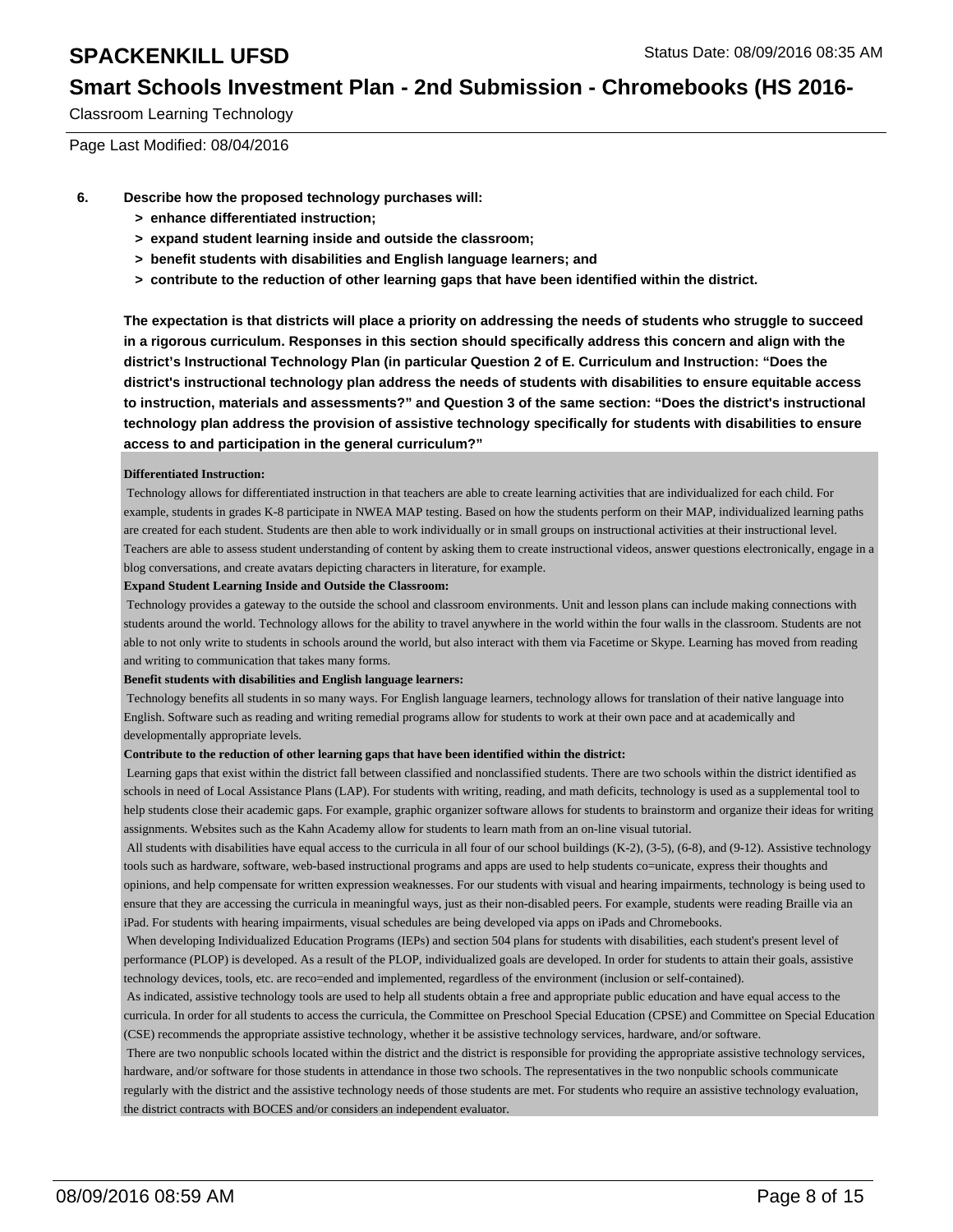### **Smart Schools Investment Plan - 2nd Submission - Chromebooks (HS 2016-**

Classroom Learning Technology

Page Last Modified: 08/04/2016

**7. Where appropriate, describe how the proposed technology purchases will enhance ongoing communication with parents and other stakeholders and help the district facilitate technology-based regional partnerships, including distance learning and other efforts.**

Our technology purchases will enhance ongoing communication with parents and other stakeholders and help the district facilitate technology-based regional partnerships, including distance learning and other efforts. The district will communicate the 1:1 Chromebook initiative with parents via informational sessions. Communication and a partnership with parents is essential for the success of any technology program. Although the district doesn't currently offer a technology based distance learning program, the devices will enable us to do this in the future. When students have their own personal device, students and parents will be able to access the District parent portal and view information about their child at any time. Some households don't currently have access to devices; the Chromebooks will ensure that there is communication equity across households in the district. Students and parents will have access to the District website which will also help to increase communication between households and the district. In addition, applications such as Google Classroom, will allow for teachers, students, and parents to view assignments/schoolwork, etc. at any time.

**8. Describe the district's plan to provide professional development to ensure that administrators, teachers and staff can employ the technology purchased to enhance instruction successfully.**

**Note: This response should be aligned and expanded upon in accordance with your district's response to Question 1 of F. Professional Development of your Instructional Technology Plan: "Please provide a summary of professional development offered to teachers and staff, for the time period covered by this plan, to support technology to enhance teaching and learning. Please include topics, audience and method of delivery within your summary."**

All technology-based professional development will be on-going without a foreseeable end date. Depending upon the needs of the district, professional development is either delivered by in-district experts or outside consultants. The district is hiring a technology integrator for the 2016- 2017 school year.

 Google Apps ( everyone, in-house training). As a Google school district, we are selecting professional development topics that are most beneficial for students and teachers. For example, Google docs as it appears to be the most commonly used app. Compass (everyone, in-district training). NWEA (K-8 teachers, in-district training). Castle Learning - K-12, outside provider). Assistive Technology Hardware and Software (technology integrator). Parent Portal (K-12, in-district training). Atlas Curriculum Mapping (K-12, webinar). IEP Direct (K-12, in-district training). Teachers are receiving ongoing training regarding the usage ofIEP Direct. RTIM (K-12, in-district training). Ipad usage (K-2, in-person). Integrating Technology into Classrooms (K-12 in- erson). eSchool Student Management System (K-12 in- person)

- **9. Districts must contact the SUNY/CUNY teacher preparation program that supplies the largest number of the district's new teachers to request advice on innovative uses and best practices at the intersection of pedagogy and educational technology.**
	- $\boxtimes$  By checking this box, you certify that you have contacted the SUNY/CUNY teacher preparation program that supplies the largest number of your new teachers to request advice on these issues.

**9a. Please enter the name of the SUNY or CUNY Institution that you contacted.**

SUNY New Paltz

**9b. Enter the primary Institution phone number.**

845.257.2804

**9c. Enter the name of the contact person with whom you consulted and/or will be collaborating with on innovative uses of technology and best practices.**

Karen N. Bell, PhD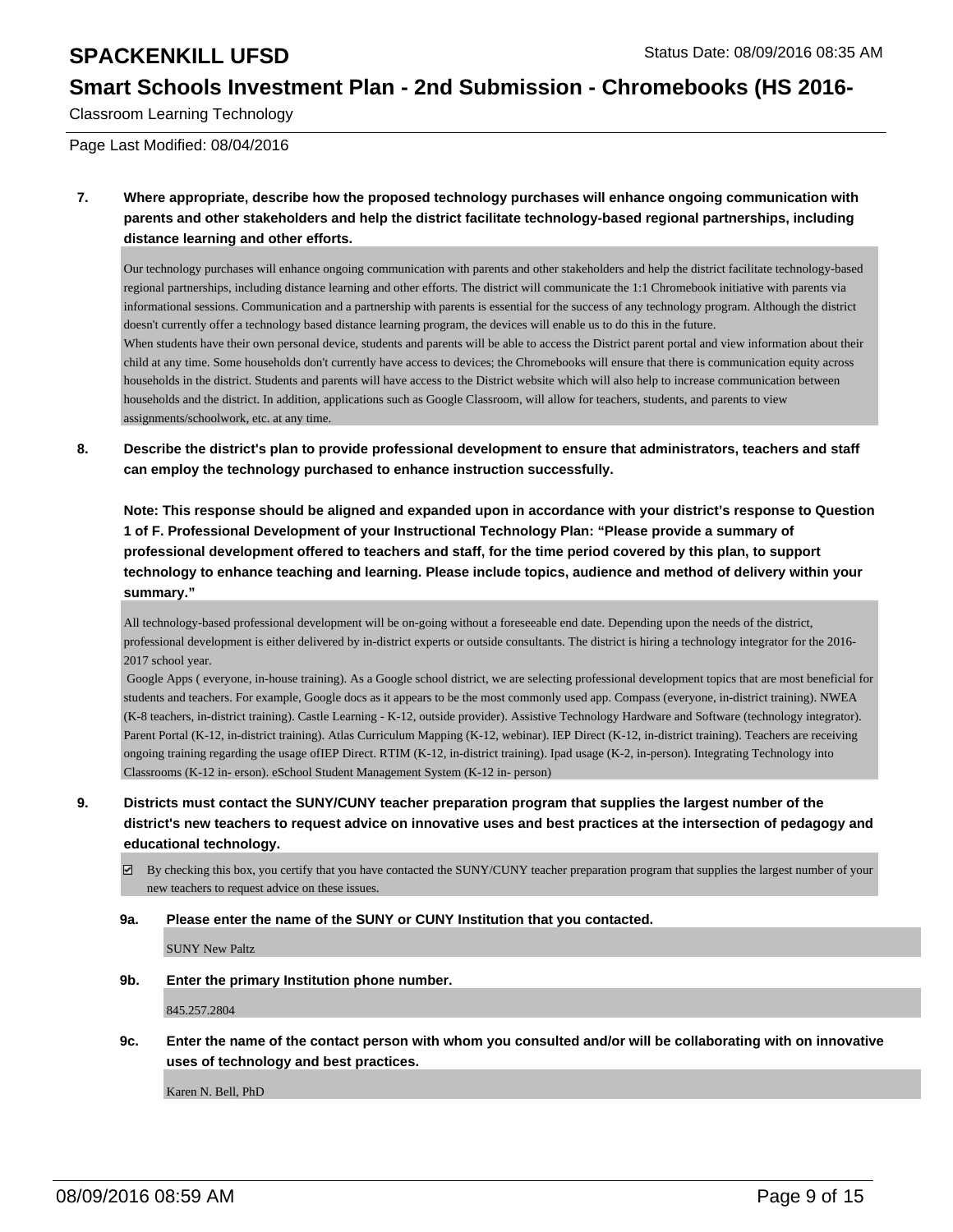### **Smart Schools Investment Plan - 2nd Submission - Chromebooks (HS 2016-**

Classroom Learning Technology

Page Last Modified: 08/04/2016

**10. A district whose Smart Schools Investment Plan proposes the purchase of technology devices and other hardware must account for nonpublic schools in the district.**

**Are there nonpublic schools within your school district?**

Yes

 $\square$  No

**10a. Describe your plan to loan purchased hardware to nonpublic schools within your district. The plan should use your district's nonpublic per-student loan amount calculated below, within the framework of the guidance. Please enter the date by which nonpublic schools must request classroom technology items. Also, specify in your response the devices that the nonpublic schools have requested, as well as in the in the Budget and the Expenditure Table at the end of the page.**

The two non-public schools within our district have not provided specifics on any devices they would like to purchase. They are aware that they have roughly \$10,000 each that is earmarked for them from our first submission. Although our business office has been in contact with them, they have not yet provided any details on what devices they plan to purchase using the funds from our first SSIP submission. We continue to work with them and hold those funds for when they do make a decision. The district has adopted a resolution specifying that the annual date for requests of technology be received by the district by June 1st of each year of the program. Both non-public schools plan to make requests before the next deadline in the spring.

**10b. A final Smart Schools Investment Plan cannot be approved until school authorities have adopted regulations specifying the date by which requests from nonpublic schools for the purchase and loan of Smart Schools Bond Act classroom technology must be received by the district.**

 $\overline{\mathcal{L}}$ By checking this box, you certify that you have such a plan and associated regulations in place that have been made public.

**11. Nonpublic Classroom Technology Loan Calculator**

**The Smart Schools Bond Act provides that any Classroom Learning Technology purchases made using Smart Schools funds shall be lent, upon request, to nonpublic schools in the district. However, no school district shall be required to loan technology in amounts greater than the total obtained and spent on technology pursuant to the Smart Schools Bond Act and the value of such loan may not exceed the total of \$250 multiplied by the nonpublic school enrollment in the base year at the time of enactment. See:**

**http://www.p12.nysed.gov/mgtserv/smart\_schools/docs/Smart\_Schools\_Bond\_Act\_Guidance\_04.27.15\_Final.pdf.**

|                                     | 1. Classroom<br>Technology<br>Sub-allocation | 2. Public<br><b>Enrollment</b><br>$(2014-15)$ | 3. Nonpublic<br>Enrollment<br>$(2014 - 15)$ | l 4. Sum of<br>l Public and<br>Nonpublic<br>Enrollment | 5. Total Per<br>Pupil Sub-<br>lallocation | 6. Total<br>Nonpublic Loan<br>Amount |
|-------------------------------------|----------------------------------------------|-----------------------------------------------|---------------------------------------------|--------------------------------------------------------|-------------------------------------------|--------------------------------------|
| Calculated Nonpublic Loan<br>Amount | 110.894                                      | .457                                          | 337                                         | 1.794                                                  | 62                                        | 20.894                               |

**12. To ensure the sustainability of technology purchases made with Smart Schools funds, districts must demonstrate a long-term plan to maintain and replace technology purchases supported by Smart Schools Bond Act funds. This sustainability plan shall demonstrate a district's capacity to support recurring costs of use that are ineligible for Smart Schools Bond Act funding such as device maintenance, technical support, Internet and wireless fees, maintenance of hotspots, staff professional development, building maintenance and the replacement of incidental items. Further, such a sustainability plan shall include a long-term plan for the replacement of purchased devices and equipment at the end of their useful life with other funding sources.**

 $\boxtimes$  By checking this box, you certify that the district has a sustainability plan as described above.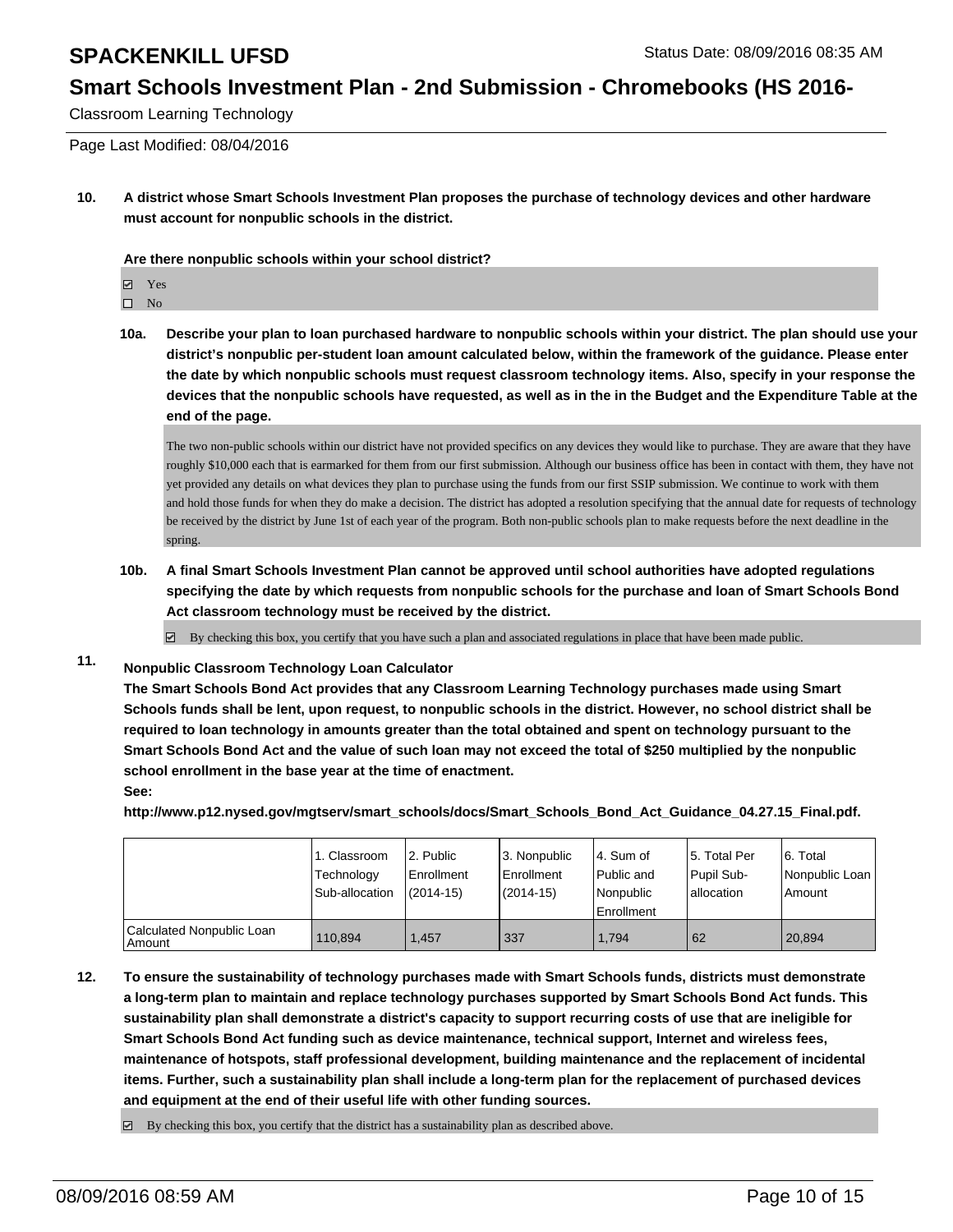## **Smart Schools Investment Plan - 2nd Submission - Chromebooks (HS 2016-**

Classroom Learning Technology

Page Last Modified: 08/04/2016

**13. Districts must ensure that devices purchased with Smart Schools Bond funds will be distributed, prepared for use, maintained and supported appropriately. Districts must maintain detailed device inventories in accordance with generally accepted accounting principles.**

By checking this box, you certify that the district has a distribution and inventory management plan and system in place.

**14. If you are submitting an allocation for Classroom Learning Technology complete this table. Note that the calculated Total at the bottom of the table must equal the Total allocation for this category that you entered in the SSIP Overview overall budget.**

|                          | Sub-Allocation |
|--------------------------|----------------|
| Interactive Whiteboards  | $\mathbf 0$    |
| Computer Servers         | $\mathbf 0$    |
| <b>Desktop Computers</b> | $\mathbf 0$    |
| Laptop Computers         | 90,000         |
| <b>Tablet Computers</b>  | $\mathbf 0$    |
| <b>Other Costs</b>       | 20,894         |
| Totals:                  | 110,894.00     |

| Select the allowable expenditure | I Item to be Purchased | Quantity      | Cost per Item | Total Cost |
|----------------------------------|------------------------|---------------|---------------|------------|
| type.                            |                        |               |               |            |
| Repeat to add another item under |                        |               |               |            |
| each type.                       |                        |               |               |            |
| <b>Laptop Computers</b>          | Dell Chromebook 11     | 300           | 300           | 90,000     |
| <b>Other Costs</b>               | l Non-Public           | (No Response) | (No Response) | 20,894     |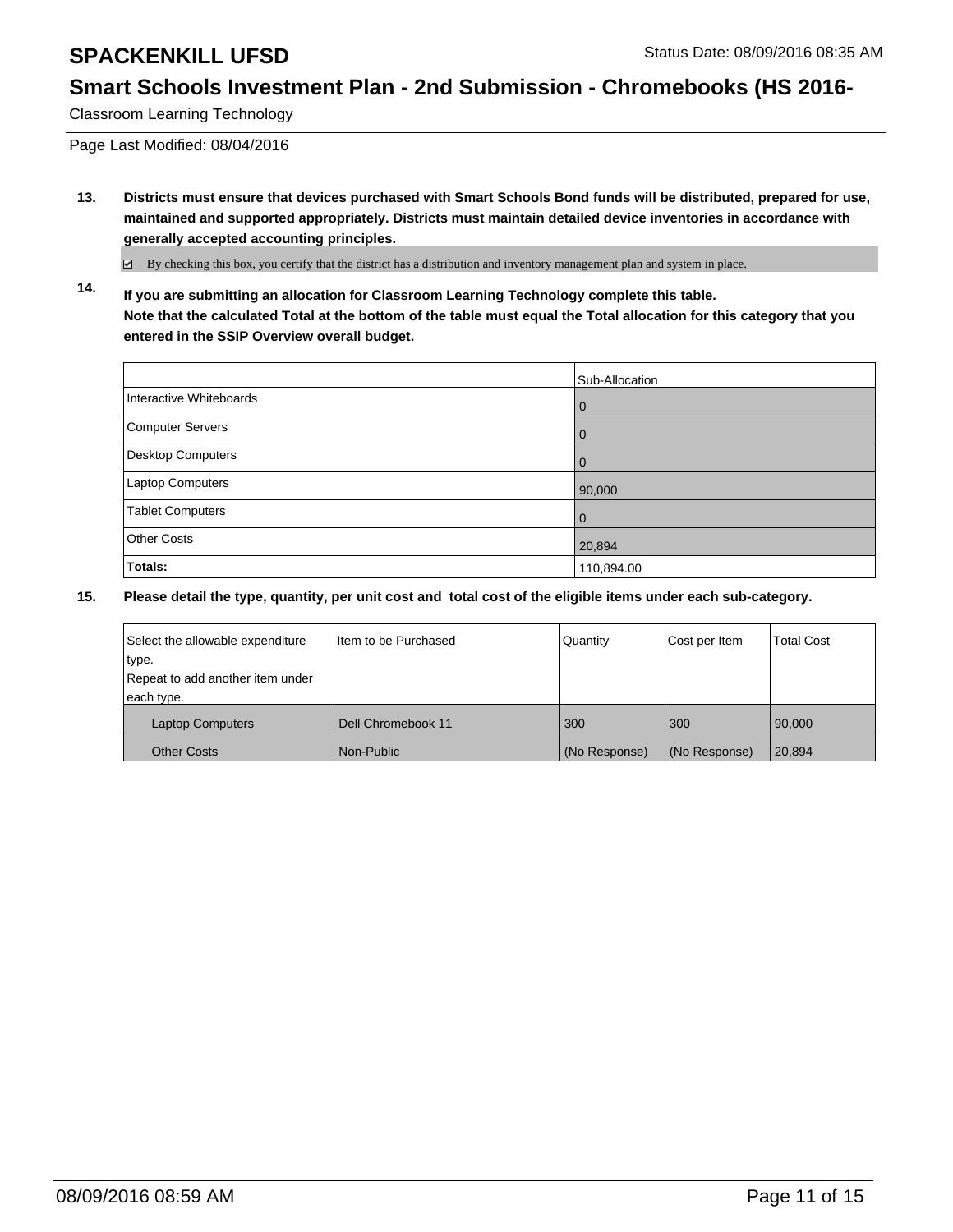### **Smart Schools Investment Plan - 2nd Submission - Chromebooks (HS 2016-**

Pre-Kindergarten Classrooms

**1. Provide information regarding how and where the district is currently serving pre-kindergarten students and justify the need for additional space with enrollment projections over 3 years.**

(No Response)

- **2. Describe the district's plan to construct, enhance or modernize education facilities to accommodate prekindergarten programs. Such plans must include:**
	- **Specific descriptions of what the district intends to do to each space;**
	- **An affirmation that pre-kindergarten classrooms will contain a minimum of 900 square feet per classroom;**
	- **The number of classrooms involved;**
	- **The approximate construction costs per classroom; and**
	- **Confirmation that the space is district-owned or has a long-term lease that exceeds the probable useful life of the improvements.**

(No Response)

**3. Smart Schools Bond Act funds may only be used for capital construction costs. Describe the type and amount of additional funds that will be required to support ineligible ongoing costs (e.g. instruction, supplies) associated with any additional pre-kindergarten classrooms that the district plans to add.**

(No Response)

**4. All plans and specifications for the erection, repair, enlargement or remodeling of school buildings in any public school district in the State must be reviewed and approved by the Commissioner. Districts that plan capital projects using their Smart Schools Bond Act funds will undergo a Preliminary Review Process by the Office of Facilities Planning.**

| Project Number |  |
|----------------|--|
| (No Response)  |  |

**5. If you have made an allocation for Pre-Kindergarten Classrooms, complete this table. Note that the calculated Total at the bottom of the table must equal the Total allocation for this category that you**

**entered in the SSIP Overview overall budget.**

|                                          | Sub-Allocation |
|------------------------------------------|----------------|
| Construct Pre-K Classrooms               | (No Response)  |
| Enhance/Modernize Educational Facilities | (No Response)  |
| Other Costs                              | (No Response)  |
| Totals:                                  |                |

| Select the allowable expenditure | Item to be purchased | <b>Quantity</b> | Cost per Item | <b>Total Cost</b> |
|----------------------------------|----------------------|-----------------|---------------|-------------------|
| type.                            |                      |                 |               |                   |
| Repeat to add another item under |                      |                 |               |                   |
| each type.                       |                      |                 |               |                   |
| (No Response)                    | (No Response)        | (No Response)   | (No Response) | (No Response)     |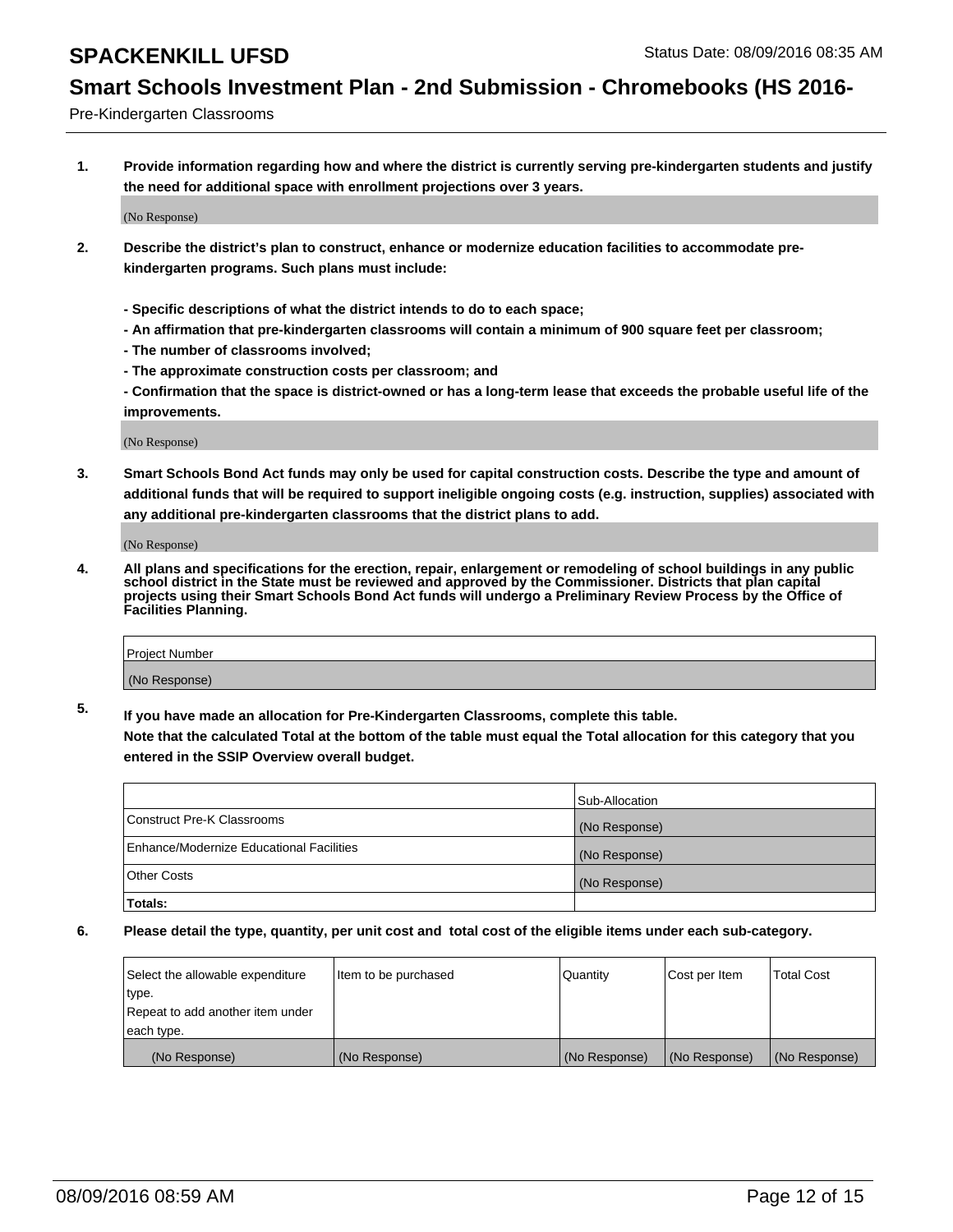## **Smart Schools Investment Plan - 2nd Submission - Chromebooks (HS 2016-**

Replace Transportable Classrooms

**1. Describe the district's plan to construct, enhance or modernize education facilities to provide high-quality instructional space by replacing transportable classrooms.**

(No Response)

**2. All plans and specifications for the erection, repair, enlargement or remodeling of school buildings in any public school district in the State must be reviewed and approved by the Commissioner. Districts that plan capital projects using their Smart Schools Bond Act funds will undergo a Preliminary Review Process by the Office of Facilities Planning.**

| Project Number |  |
|----------------|--|
|                |  |
| (No Response)  |  |

**3. For large projects that seek to blend Smart Schools Bond Act dollars with other funds, please note that Smart Schools Bond Act funds can be allocated on a pro rata basis depending on the number of new classrooms built that directly replace transportable classroom units.**

**If a district seeks to blend Smart Schools Bond Act dollars with other funds describe below what other funds are being used and what portion of the money will be Smart Schools Bond Act funds.**

(No Response)

**4. If you have made an allocation for Replace Transportable Classrooms, complete this table. Note that the calculated Total at the bottom of the table must equal the Total allocation for this category that you entered in the SSIP Overview overall budget.**

|                                                | Sub-Allocation |
|------------------------------------------------|----------------|
| Construct New Instructional Space              | (No Response)  |
| Enhance/Modernize Existing Instructional Space | (No Response)  |
| Other Costs                                    | (No Response)  |
| Totals:                                        |                |

| Select the allowable expenditure | Item to be purchased | Quantity      | Cost per Item | <b>Total Cost</b> |
|----------------------------------|----------------------|---------------|---------------|-------------------|
| type.                            |                      |               |               |                   |
| Repeat to add another item under |                      |               |               |                   |
| each type.                       |                      |               |               |                   |
| (No Response)                    | (No Response)        | (No Response) | (No Response) | (No Response)     |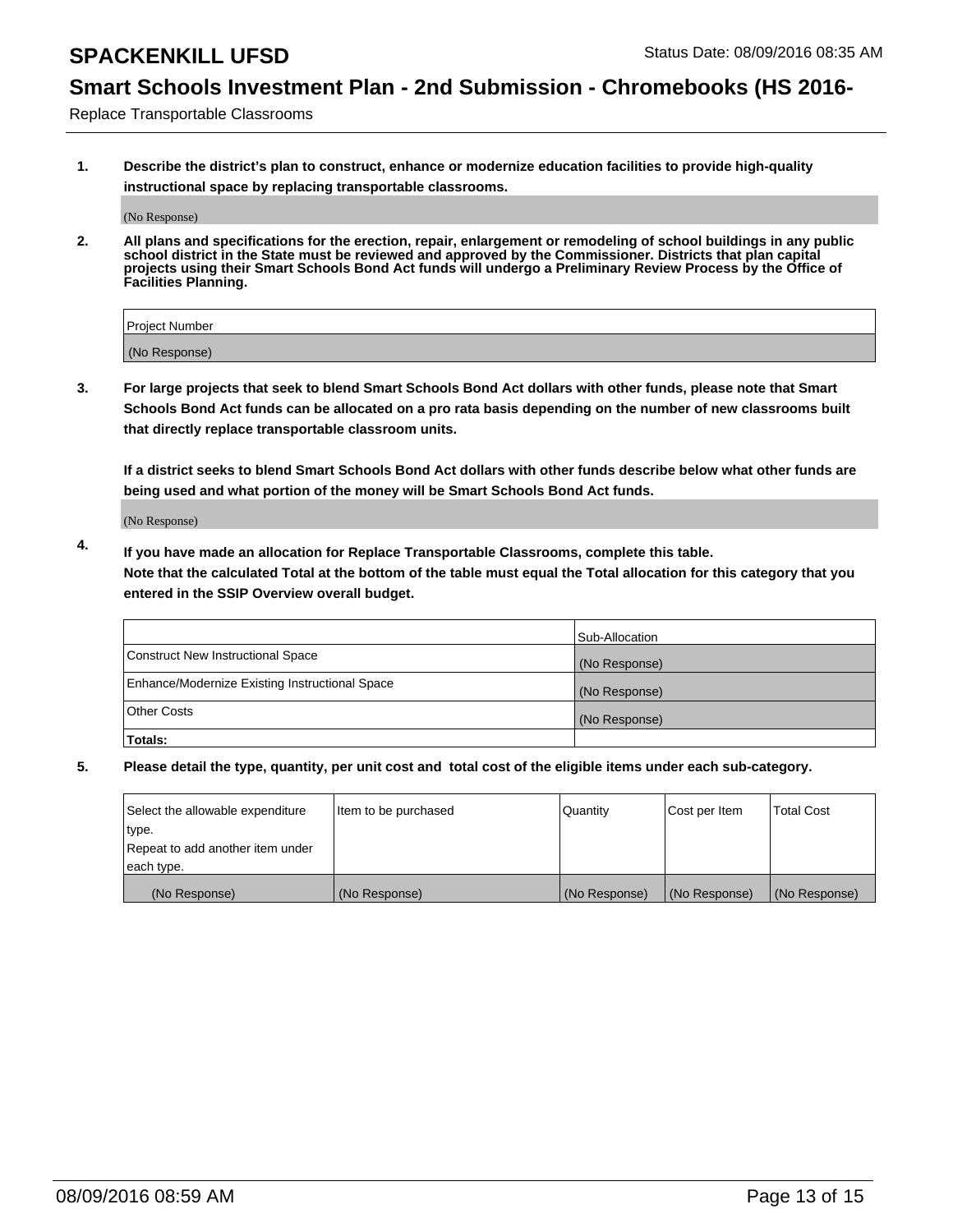## **Smart Schools Investment Plan - 2nd Submission - Chromebooks (HS 2016-**

High-Tech Security Features

**1. Describe how you intend to use Smart Schools Bond Act funds to install high-tech security features in school buildings and on school campuses.**

(No Response)

**2. All plans and specifications for the erection, repair, enlargement or remodeling of school buildings in any public school district in the State must be reviewed and approved by the Commissioner. Districts that plan capital projects using their Smart Schools Bond Act funds will undergo a Preliminary Review Process by the Office of Facilities Planning.** 

| Project Number |  |
|----------------|--|
| (No Response)  |  |

- **3. Was your project deemed eligible for streamlined Review?**
	- Yes
	- $\square$  No
- **4. Include the name and license number of the architect or engineer of record.**

| Name          | License Number |
|---------------|----------------|
| (No Response) | (No Response)  |

**5. If you have made an allocation for High-Tech Security Features, complete this table.**

**Note that the calculated Total at the bottom of the table must equal the Total allocation for this category that you entered in the SSIP Overview overall budget.**

|                                                      | Sub-Allocation |
|------------------------------------------------------|----------------|
| Capital-Intensive Security Project (Standard Review) | (No Response)  |
| <b>Electronic Security System</b>                    | (No Response)  |
| <b>Entry Control System</b>                          | (No Response)  |
| Approved Door Hardening Project                      | (No Response)  |
| <b>Other Costs</b>                                   | (No Response)  |
| Totals:                                              |                |

| Select the allowable expenditure | Item to be purchased | Quantity      | Cost per Item | <b>Total Cost</b> |
|----------------------------------|----------------------|---------------|---------------|-------------------|
| type.                            |                      |               |               |                   |
| Repeat to add another item under |                      |               |               |                   |
| each type.                       |                      |               |               |                   |
| (No Response)                    | (No Response)        | (No Response) | (No Response) | (No Response)     |